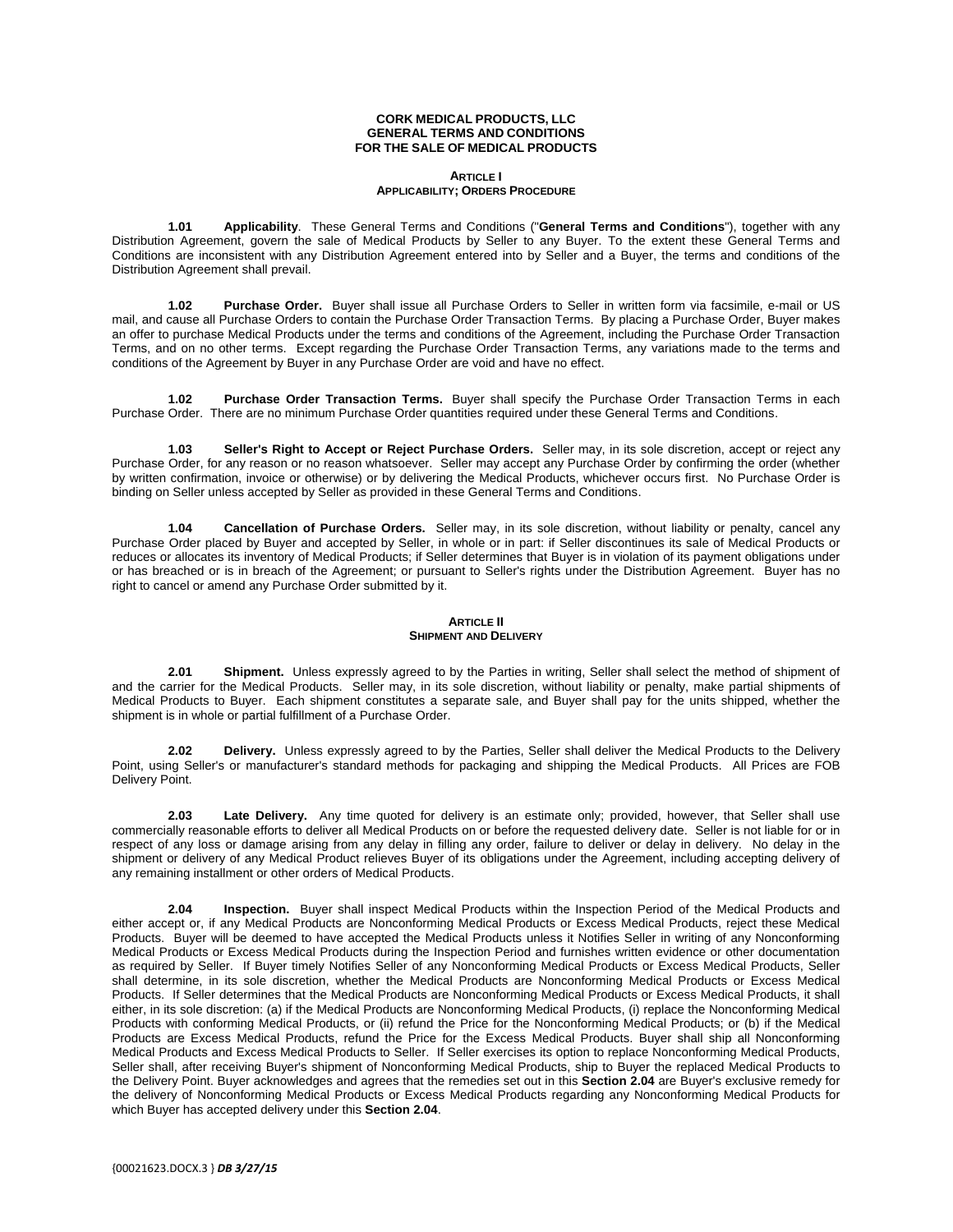**2.05 Limited Right of Return.** Except as provided under **Section 2.04** all sales of Medical Products to Buyer under these General Terms and Conditions are made on a one-way basis and Buyer has no right to return Medical Products purchased under these General Terms and Conditions.

**2.06 Title and Risk of Loss.** Title to Medical Products, and risk of loss with respect to Medical Products, shipped under any Purchase Order passes to Buyer on Seller's delivery of such Medical Products to the carrier at the Delivery Point.

# **ARTICLE III PRICE AND PAYMENT**

**3.01 Price.** Buyer shall purchase the Medical Products from Seller at the prices set out in Seller's Buyer price list in effect when the Seller accepts the related Purchase Order ("**Prices**").

**3.02 Shipping Charges, Insurance and Taxes.** Seller or Buyer shall pay for shipping charges and insurance costs in accordance with the commercial terms selected by the Parties under the Distribution Agreement. All Prices are exclusive of all sales, use and excise taxes, and any other similar taxes, duties and charges of any kind imposed by any Governmental Authority on any amounts payable by Buyer under these General Terms and Conditions. Buyer is responsible for all charges, costs and taxes.

**3.03 Payment Terms.** Seller shall issue periodic invoices to Buyer for all Medical Products ordered in the previous period. Buyer shall pay all invoiced amounts due to Seller within 30 days from the date of the invoice, except for any amounts disputed by Buyer in good faith. Buyer shall make all payments in US dollars by check or wire transfer.

**3.04 Unsatisfactory Credit Status.** Each issuance of a Purchase Order to Seller constitutes Buyer's representation and warranty that Buyer can pay for the Medical Products identified in the Purchase Order. If, at any time, Seller determines in its sole discretion that Buyer's financial condition or creditworthiness is inadequate or unsatisfactory, then in addition to Seller's other rights under the Agreement, at law or in equity, Seller may without liability or penalty, take any of the following actions: (a) on 5 Business Days' prior notice, modify the payment terms specified in **Section 3.03** for outstanding and future purchases, including requiring Buyer to pay cash in advance or cash on delivery; (b) reject any Purchase Order received from Buyer; (c) cancel any previously accepted Purchase Orders; (d) delay any further shipment of Medical Products to Buyer; (e) stop delivery of any Medical Products in transit in the possession of a common carrier or bailee and cause the Medical Products in transit to be returned to Seller; (f) immediately terminate the Agreement; or (g) accelerate the due date of all amounts owing by Buyer to Seller. No actions taken by Seller under this **Section 3.04** (nor any failure of Seller to act under this **Section 3.04**) constitute a waiver by Seller of any of its rights to enforce Buyer's obligations under the Agreement including the obligation of Buyer to make payments as required under the Agreement.

**3.05 Invoice Disputes.** Buyer shall notify Seller in writing of any dispute with any invoice (along with a reasonably detailed dispute description) within 10 Business Days of the date of the invoice. Buyer will be deemed to have accepted all invoices for which Seller does not receive timely notice of disputes, and shall pay all undisputed amounts due under these invoices within the period set out in **Section 3.03**. The Parties shall seek to resolve all disputes expeditiously and in good faith. Notwithstanding anything to the contrary, Buyer shall continue performing its obligations under these General Terms and Conditions during any dispute, including, without limitation, Buyer's obligation to pay all due and undisputed invoice amounts in accordance with the terms and conditions of these General Terms and Conditions.

**3.06 Late Payments.** Except for invoiced payments that Buyer has successfully disputed, Buyer shall pay interest on all late payments, calculated daily and compounded quarterly, at the lesser of the rate of 1.5% per month or the highest rate permissible under applicable Law. Buyer shall also reimburse Seller for all costs incurred in collecting any late payments, including, without limitation, attorneys' fees. In addition to all other remedies available under these General Terms and Conditions or at Law (which Seller does not waive by the exercise of any rights under these General Terms and Conditions), Seller may (a) suspend the delivery of any Medical Products if Buyer fails to pay any amounts when due under these General Terms and Conditions and (b) terminate the Agreement.

**3.07 No Setoff.** Buyer shall perform its obligations under these General Terms and Conditions without setoff, deduction, recoupment or withholding of any kind for amounts owed or payable by Seller, whether relating to Seller's or Seller's Affiliates' breach, bankruptcy or otherwise and whether under these General Terms and Conditions, any Purchase Order, any other agreement between (a) Buyer or any of its Affiliates and (b) Seller or any of its Affiliates, or otherwise.

### **ARTICLE IV WARRANTIES**

<span id="page-1-0"></span>**4.01 Limited Product Warranty.** Subject to the provisions of **[4.01](#page-2-0)**, **[4.02](#page-2-1)**, **4.03** and **[4.04](#page-2-2)** and the Distribution Agreement, Seller makes certain limited warranties regarding the Medical Products ("**Limited Warranties**") solely to and for the Customer's benefit, which will either be: (a) included in a written warranty statement with the Medical Product; or (b) Seller's standard limited warranty in force when the Medical Product is delivered by Buyer to Customer. No warranty is extended to Buyer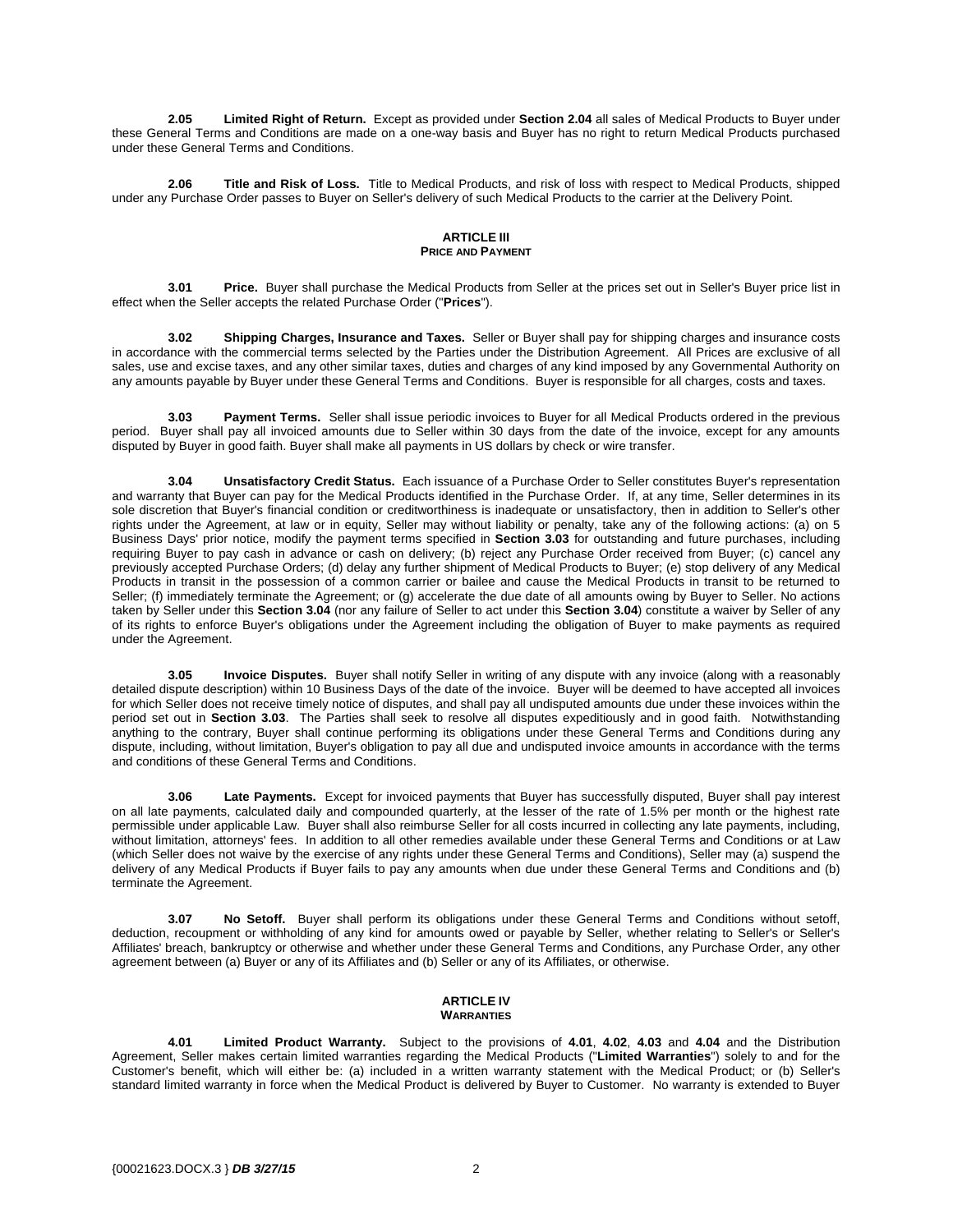<span id="page-2-0"></span>under these General Terms and Conditions. Buyer shall not provide any warranty regarding any Medical Product other than the Seller warranty described in this **[4.01](#page-1-0)**. Refer to Exhibit A for detailed warranty information for specific Medical Product.

**4.02 Warranty Limitations.** Limited Warranties do not apply where the Medical Product: (a) has been subjected to abuse, misuse, neglect, negligence, accident, improper testing, improper installation, improper storage, improper handling, abnormal physical stress, abnormal environmental conditions or use contrary to any instructions issued by Seller; (b) has been reconstructed, repaired or altered by Persons other than Seller or its authorized representatives; (c) has been used with any product manufactured by a third party that has not been previously approved in writing by Seller; or (d) buyer failed to follow the preventative maintenance policy and procedure.

**Preventative Maintenance** applies to negative pressure wound treatment equipment only. Its purpose is to ensure that preventive maintenance occurs by manufacturer standards and recommendations. Preventative maintenance should be performed every six (6) months. Cork will be responsible for the preventive maintenance training. Buyers will identify and designate appropriate personnel to be trained on the procedures. Preventive maintenance will only be performed by personnel trained by Cork, in accordance to the policy and procedure provided during training. Any repairs performed outside of the scope of the preventative maintenance will void the manufacturer warranty. Buyer is responsible for the cost of the preventative maintenance kits (currently \$65 each and subject to change).

<span id="page-2-1"></span>**4.03 Extent of Liability.** During the Warranty Period, regarding any Defective Medical Products:

(a) notwithstanding anything in these General Terms and Conditions to the contrary, Seller's liability under any Limited Warranty is discharged, in Seller's sole discretion and at its expense, by: (i) repairing or replacing the Defective Medical Products; or (ii) crediting or refunding the Price of the Defective Medical Products, less any applicable discounts, rebates or credits.

Buyer or Customer is responsible for all costs and risk of loss associated with the delivery of Defective Medical Products to Seller for warranty repair or replacement;

(c) Seller is responsible for all costs and risk of loss associated with the delivery of repaired or replaced Medical Products to the Delivery Point; and

(d) Buyer is responsible for all costs and risk of loss associated with the delivery and return of the repaired or replaced Medical Products to Customer.

All claims for breach of a Limited Warranty must be received by Seller no later than 30 Business Days after the expiration of the limited warranty period of the Medical Product. Buyer has no right to return for repair, replacement, credit or refund any Medical Product except as set out in these General Terms and Conditions. Buyer shall not reconstruct, repair, alter or replace any Medical Product, in whole or in part, either itself or by or through any third party. THIS **SECTION 4.03** SETS FORTH BUYER'S SOLE REMEDY AND SELLER'S ENTIRE LIABILITY FOR ANY BREACH OF ANY WARRANTY RELATING TO THE MEDICAL PRODUCTS.

Except as explicitly authorized in a separate written agreement with Seller, Buyer shall not service, repair, modify, alter, replace, reverse engineer or otherwise change the Medical Products it sells to Customers.

<span id="page-2-2"></span>**4.04 Warranties Disclaimer; Non-reliance.** EXCEPT FOR THE LIMITED EXPRESS WARRANTIES DESCRIBED IN **SECTION 4.01** (A) NEITHER SELLER NOR ANY PERSON ON SELLER'S BEHALF HAS MADE OR MAKES ANY EXPRESS OR IMPLIED REPRESENTATION OR WARRANTY WHATSOEVER, INCLUDING ANY WARRANTIES OF: (i) MERCHANTABILITY; (ii) FITNESS FOR A PARTICULAR PURPOSE; OR (iii) NON-INFRINGEMENT, WHETHER ARISING BY LAW, COURSE OF DEALING, COURSE OF PERFORMANCE, USAGE OF TRADE OR OTHERWISE, ALL OF WHICH ARE EXPRESSLY DISCLAIMED, AND (B) BUYER ACKNOWLEDGES THAT IT HAS NOT RELIED ON ANY REPRESENTATION OR WARRANTY MADE BY SELLER, OR ANY OTHER PERSON ON SELLER'S BEHALF, EXCEPT AS SPECIFICALLY DESCRIBED IN **SECTION 4.01**.

#### **ARTICLE V INDEMNIFICATION**

**5.01 Buyer General Indemnification.** Subject to the terms and conditions of these General Terms and Conditions Buyer shall indemnify, defend and hold harmless each Seller Indemnified Party against any and all losses, damages, liabilities, deficiencies, claims, actions, judgments, settlements, interest, awards, penalties, fines, costs, or expenses of whatever kind, including attorneys' fees, fees and the costs of enforcing any right to indemnification under these General Terms and Conditions and the cost of pursuing any insurance providers, incurred by Seller Indemnified Party (collectively, "**Losses**"), arising out of or relating to any Claim of a third party:

- (a) relating to a breach or non-fulfillment of any representation, warranty or covenant under these General Terms and Conditions by Buyer or Buyer's Personnel;
- (b) alleging or relating to any negligent or more culpable act or omission of Buyer or its Personnel (including any recklessness or willful misconduct) in connection with the performance of its obligations under these General Terms and Conditions;
- (c) alleging or relating to any bodily injury, death of any Person or damage to real or tangible personal property caused by the acts or omissions of Buyer or its Personnel;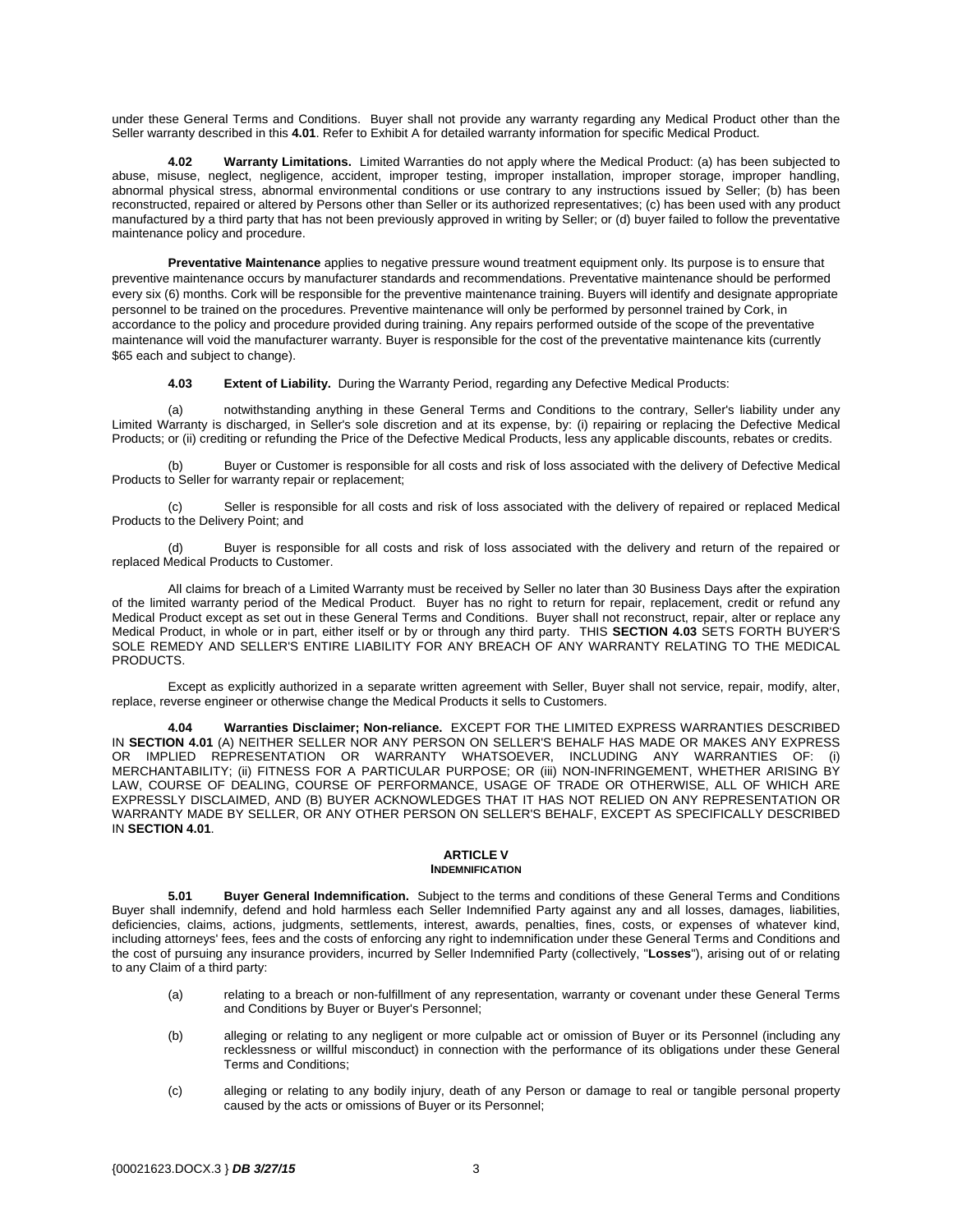- (d) relating to a purchase of a Medical Product by any person or entity purchasing directly or indirectly through Buyer and not directly relating to a claim of Limited Warranty breach
- (e) relating to any failure by Buyer or its Personnel to materially comply with any applicable Laws; or
- (f) alleging that Buyer breached its agreement with a third party as a result of or in connection with entering into, performing under or terminating these General Terms and Conditions.

<span id="page-3-1"></span>**5.02 Seller General Indemnification.** Subject to the terms and conditions set out in **[5.03](#page-3-0)**, Seller shall indemnify, hold harmless, and defend each Buyer Indemnified Party against any and all Losses against Buyer Indemnified Party in a final nonappealable judgment, arising out of or resulting from any Claim of a third party alleging or relating to: (a) a breach or non-fulfillment of any representation, warranty or covenant under these General Terms and Conditions by Seller or Seller's Personnel; (b) any negligent or more culpable act or omission of Seller or its Personnel (including any recklessness or willful misconduct) in connection with the performance of its obligations under these General Terms and Conditions; or (c) any bodily injury, death of any Person or damage to real or tangible personal property caused by the negligent acts or omissions of Seller or its Personnel; or (d) any failure by Seller or its Personnel to comply with any applicable Laws in all material respects. Notwithstanding anything to the contrary in these General Terms and Conditions, this **[5.02](#page-3-1)** does not apply to any claim for which a sole or exclusive remedy is provided for under another section of these General Terms and Conditions.

<span id="page-3-0"></span>**5.03 Exceptions and Limitations on General Indemnification.** Notwithstanding anything to the contrary in these General Terms and Conditions, neither party shall be obligated to indemnify or defend an Indemnified Party against any claim (whether direct or indirect) if the claim or corresponding Losses arise out of or result from, in whole or in part, the Indemnified Party's or its Personnel's: (a) negligence or more culpable act or omission (including recklessness or willful misconduct); (b) bad faith failure to comply with any of its obligations set out in these General Terms and Conditions; or (c) use of the products purchased under these General Terms and Conditions (including Medical Products) in any manner that does not materially conform with Seller's thencurrent usage, instructions, guidelines, or specifications.

**5.04 Sole Remedy.** ARTICLE V SETS FORTH THE ENTIRE LIABILITY AND OBLIGATION OF EACH INDEMNIFYING PARTY AND THE SOLE AND EXCLUSIVE REMEDY FOR EACH INDEMNIFIED PARTY FOR ANY LOSSES COVERED BY ARTICLE V.

# **ARTICLE VI LIMITATION OF LIABILITY**

**6.01 No Liability for Consequential or Indirect Damages.** IN NO EVENT IS SELLER OR ITS REPRESENTATIVES LIABLE FOR CONSEQUENTIAL, INDIRECT, INCIDENTAL, SPECIAL, EXEMPLARY, PUNITIVE OR ENHANCED DAMAGES, LOST PROFITS OR REVENUES OR DIMINUTION IN VALUE, ARISING OUT OF OR RELATING TO ANY BREACH OF THESE GENERAL TERMS AND CONDITIONS, REGARDLESS OF: (A) WHETHER THE DAMAGES WERE FORESEEABLE; (B) WHETHER OR NOT SELLER WAS ADVISED OF THE POSSIBILITY OF THE DAMAGES AND (C) THE LEGAL OR EQUITABLE THEORY (CONTRACT, TORT OR OTHERWISE) ON WHICH THE CLAIM IS BASED, AND NOTWITHSTANDING THE FAILURE OF ANY AGREED OR OTHER REMEDY OF ITS ESSENTIAL PURPOSE.

#### **ARTICLE VII Miscellaneous**

**7.01 Choice of Law.** These General Terms and Conditions, including all exhibits, schedules, attachments and appendices attached hereto and thereto, and all matters arising out of or relating to these General Terms and Conditions, are governed by, and construed in accordance with, the Laws of the State of Indiana, without regard to the conflict of laws provisions thereof.

**7.02 Choice of Forum.** Buyer and Seller each irrevocably and unconditionally agrees that it will not commence any action, litigation or proceeding of any kind whatsoever against the other in any way arising from or relating to these General Terms and Conditions, including all exhibits, schedules, attachments and appendices attached hereto and thereto, and all contemplated transactions, including contract, equity, tort, fraud and statutory claims, in any forum other than the United States District Court for the Southern District of Indiana or if this court does not have subject matter jurisdiction, the courts of the State of Indiana sitting in Marion County and any appellate court from any thereof. Each of Buyer and Seller irrevocably and unconditionally submits to the exclusive jurisdiction of these courts. Each party agrees that a final judgment in any action, litigation or proceeding is conclusive and may be enforced in other jurisdictions by suit on the judgment or in any other manner provided by Law.

**7.03 Jury Waiver. EACH OF BUYER AND SELLER HEREBY VOLUNTARILY, KNOWINGLY, ABSOLUTELY, IRREVOCABLY AND UNCONDITIONALLY WAIVES ANY RIGHT TO HAVE A JURY TRIAL OR HAVE A JURY PARTICIPATE IN RESOLVING ANY DISPUTE (WHETHER BASED UPON CONTRACT, TORT OR OTHERWISE) BETWEEN OR AMONG THEM ARISING OUT OF OR IN ANY WAY RELATED TO THESE GENERAL TERMS AND CONDITIONS OR ANY DOCUMENT BETWEEN THEM OR ANY RELATIONSHIP BETWEEN THEM.**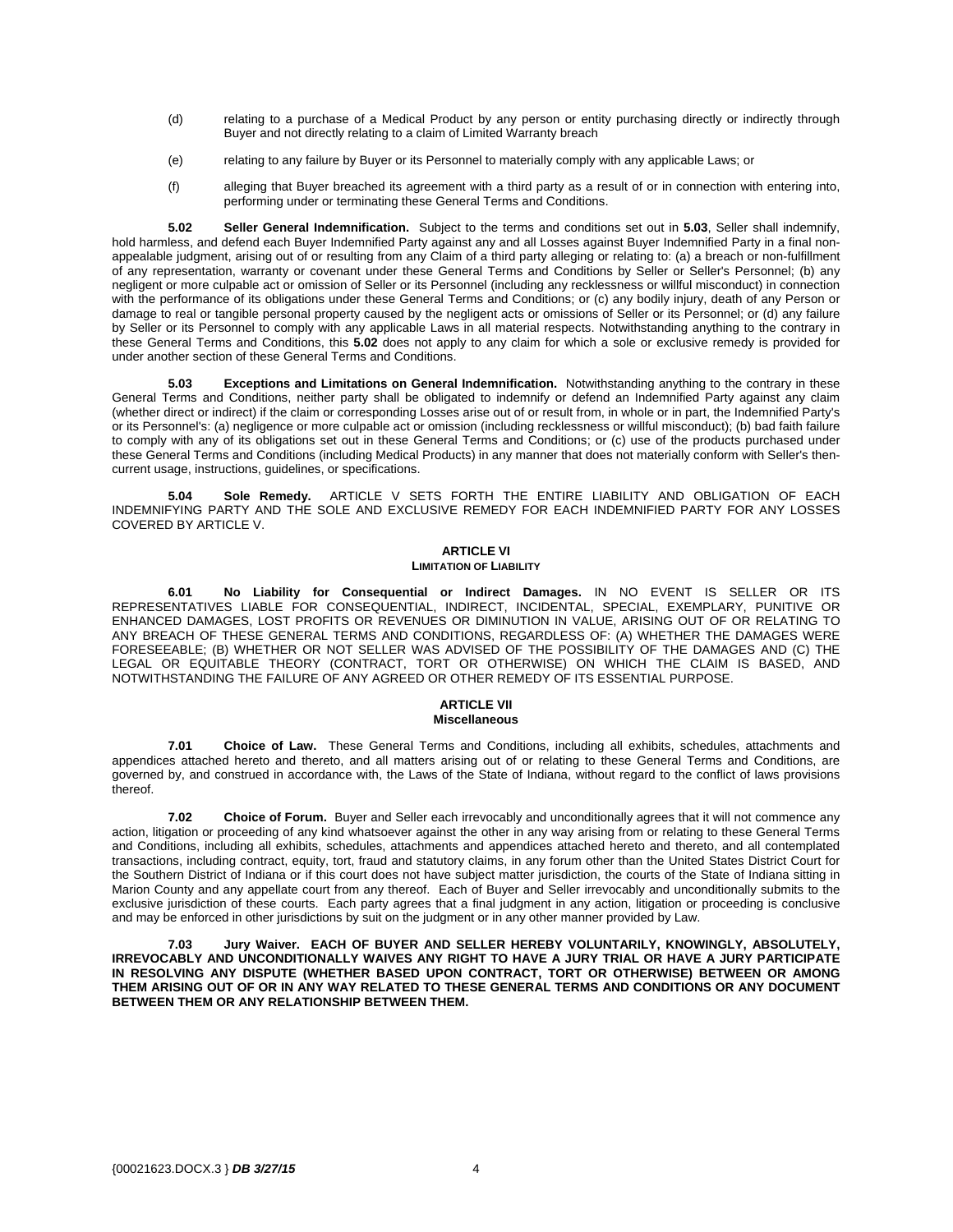#### **ARTICLE VIII DEFINITIONS**

Capitalized terms have the meanings set out in this Article ViII.

"**Action**" means any claim, action, cause of action, demand, lawsuit, arbitration, inquiry, audit, notice of violation, proceeding, litigation, citation, summons, subpoena or investigation of any nature, civil, criminal, administrative, regulatory or other, whether at law, in equity or otherwise.

"**Affiliate**" of a Person means any other Person that directly or indirectly, through one or more intermediaries, Controls, is Controlled by, or is under common Control with, this Person.

"**Agreement**" means an agreement between Seller and a Buyer comprised of this Distribution Agreement, together with these General Terms and Conditions.

"**Business Day**" means any day except Saturday, Sunday or a federal holiday.

"**Buyer**" means any person who buys Medical Products.

"**Control**" (and with correlative meanings, the terms "Controlled by" and "under common Control with") means, regarding any Person, the possession, directly or indirectly, of the power to direct or cause the direction of the management or policies of another Person, whether through the ownership or voting securities, by contract, or otherwise.

"**Claim**" means any Action made or brought against a Person entitled to indemnification under **Article V**.

"**Customer**" means a purchaser that is an End User.

"**Defective**" means not conforming to the warranties in Section 4.01.

"**Defective Medical Products**" means goods that are Defective, which for the avoidance of doubt, includes any Nonconforming Medical Products accepted by Buyer under these General Terms and Conditions.

"**Delivery Point**" means the street address specifies in the applicable Purchase Order.

"**End User**" the final purchaser that (a) has acquired a Medical Product from Buyer for (i) its own and its Affiliates' internal use and not for resale, remarketing or distribution or (ii) incorporation into its own products and (b) is located in the US.

"**Distribution Agreement**" means any distribution agreement between Seller and a Buyer.

"**Excess Medical Products**" means Medical Products that, when counted together with all other Medical Products having the same [make/model number/UPC/SKU/[PRODUCT IDENTIFIER]] and received by Buyer under the same Purchase Order, are in excess of the quantities of the Medical Products ordered under that Purchase Order.

"**General Terms and Conditions**" means these General Terms and Conditions for the Sale of Medical Products, in effect from time to time and published at [URL].

"**Governmental Authority**" means any federal, state, local or foreign government or political subdivision thereof, or any agency or instrumentality of the government or political subdivision, or any self-regulated organization or other non-governmental regulatory authority or quasi-governmental authority (to the extent that the rules, regulations or orders of this organization or authority have the force of Law), or any arbitrator, court or tribunal of competent jurisdiction.

"**Governmental Order**" means any order, writ, judgment, injunction, decree, stipulation, award or determination entered by or with any Governmental Authority.

"**Indemnified Party**" means either the Seller Indemnified Party or Buyer Indemnified Party, as context may require.

"**Inspection Period**" means, with respect to any Medical Products received, a period commencing on the day on which the Medical Products are received and ending 5 Business Days after the Medical Products are received.

"**Law**" means any statute, law, ordinance, regulation, rule, code, constitution, treaty, common law, Governmental Order or other requirement or rule of law of any Governmental Authority.

"**Medical Products**" means those goods that are identified to Distributor in writing by Seller, as Seller may amend from time to time in its sole discretion and without notice to Distributor.

"**Nonconforming Medical Products**" means any good received by Buyer from Seller under a Purchase Order that: (a) is not a Medical Product; (b) does not conform to the [make/model number/UPC/SKU/[PRODUCT IDENTIFIER]] listed in the applicable Purchase Order; or (c) on visual inspection, Buyer reasonably determines are otherwise Defective.

"**Person**" means any individual, partnership, corporation, trust, limited liability entity, unincorporated organization, association, Governmental Authority or any other entity.

"**Personnel**" means agents, employees or subcontractors engaged or appointed by Seller or Buyer.

"**Price**" has the meaning set out in Section 3.01 of these General Terms and Conditions.

"**Purchase Order**" means a purchase order submitted by Buyer in the form prescribed by Seller, which Purchase Order shall be limited to the Purchase Order Transaction Terms.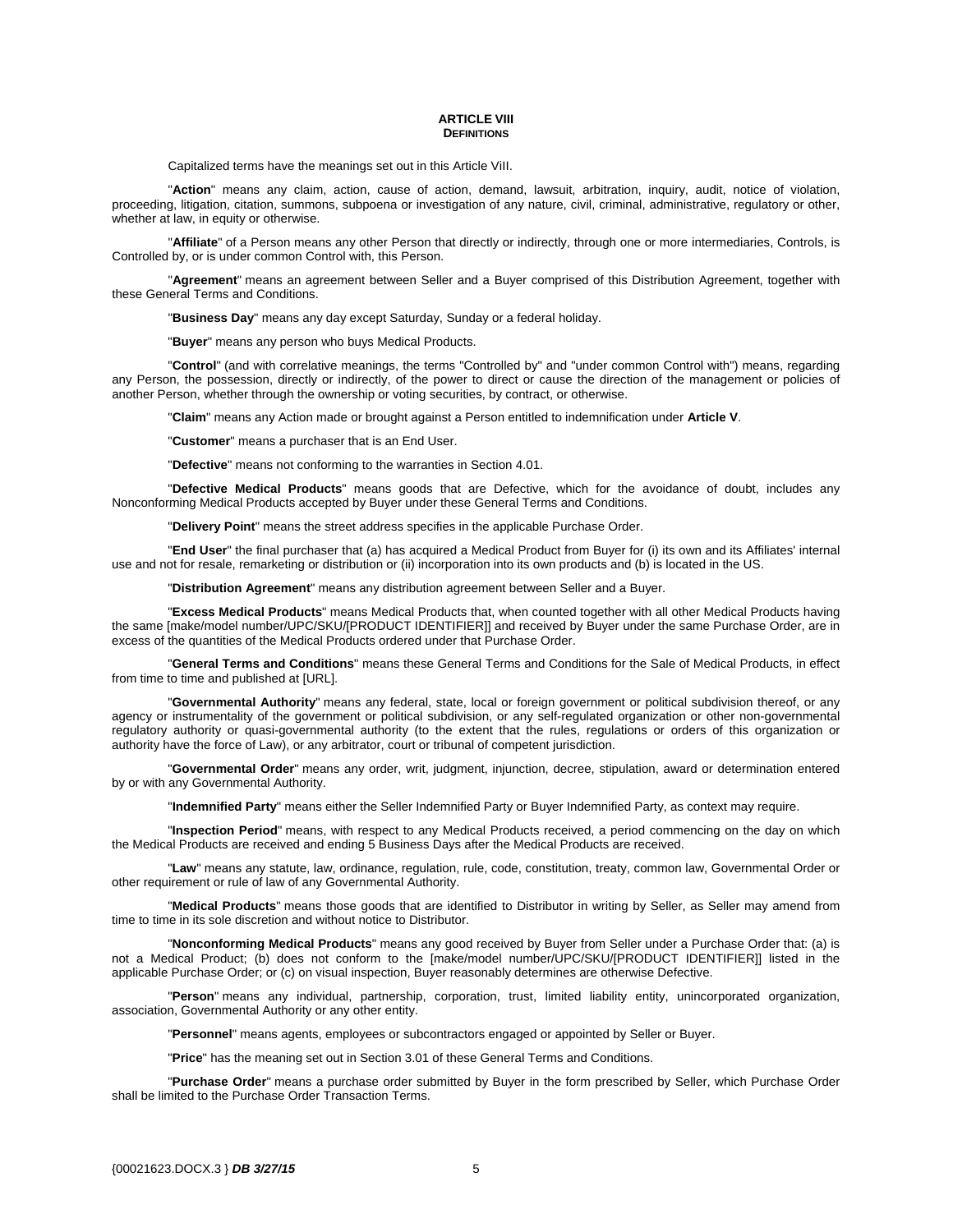"**Purchase Order Transaction Terms**" means the following terms specified by Buyer in a Purchase Order: (a) a list of Medical Products to be purchased[, including [make/model number/UPC/SKU/[GOOD IDENTIFIER]]]; (b) quantities ordered; (c) requested delivery date; and (d) Delivery Point. For the avoidance of doubt, the term Purchase Order Transaction Terms does not include any general terms or conditions provided by Buyer in any Purchase Order.

"**Seller**" means Cork Medical Products, LLC, an Indiana limited liability company.

"**US**" means the United States of America, including its territories, possessions and military bases.